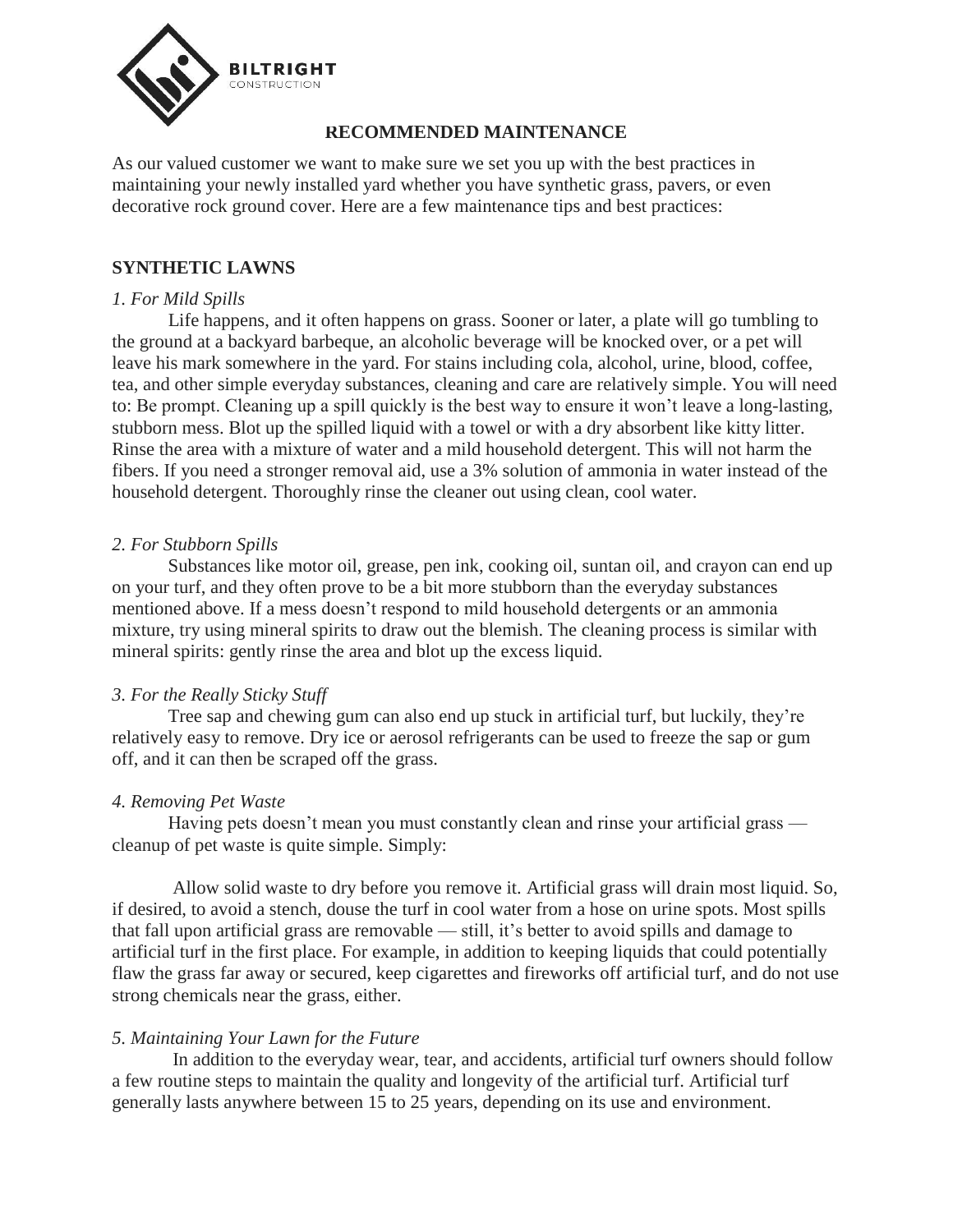Following a routine of clearing the grass of debris, rinsing regularly, and cross brushing will help artificial turf achieve a long, useful lifespan.

## *6. Equipment You'll Need*

 To routinely maintain and care for your artificial grass, you'll want to be sure you have a few essential tools. You'll need, first and foremost, a hose — if the area in which you live receives rain frequently, this is less of a necessity, but still helpful for rinsing the grass at will. A leaf blower is also helpful, or a lawn vacuum, for eliminating fallen leaves before they become ground into the artificial turf. A rake will also help to keep the fibers of the grass fresh and help decompress turf yarn — but avoid damaging metal bristles, and use synthetic or plastic bristles instead, which is much gentler on artificial turf fibers. Note: With any normal foot traffic over the same areas matting will occur. This is considered normal wear for synthetic grass and is not means for warranty claims.

# *7. Clean, Rinse, Brush, Repeat*

There are essentially four main steps to taking care of your artificial grass on a regular basis. These steps should be carried out monthly, if not weekly. They are:

- 1. Remove debris from the grass. This is especially important after high winds or thunderstorms. Removing leaves, branches, and other debris will protect your grass from damage.
- 2. If you see weed growth starting on edges or interior be sure to spray with weed killer. Once it's dead pull it and dispose of the weed. It is normal for weeds to eventually populate on turf edges or in some cases in the center since they are exposed to water, wind. sunlight and soils eventually accumulate on top of turf surfaces. It is up to the homeowner to maintain the look of their turf with proper care.
- 3. It is not unusual to find a weed or two on the interior sections of the turf since birds, rabbits and other animals sometimes drop seeds in their feces and those seeds then sprout with water and sunlight. Treat these weeds as you would the edge weeds.
- 4. Rinse the turf occasionally. Use a hose with cool, clean water to remove dust and pollen. If you live in an area that receives rain often, you won't have to rinse the grass with a hose nearly as much.

# **BENDER BOARD EDGING**

If you have had Biltright install a composite bender board as edging on your project, it is likely that over time as a result of temperature changes and other physical contact with the material it will need adjustments. Bender board is not warrantied to stay in place over long periods of time. This product may require some adjusting and repairs. To fix joints that have separated carefully dig up the area it has detached plus 3' along the bender board on either side and 6" wide. Reposition the bender board to close the gap or adjust to the place you want it. Then screw on a new section of bender board to secure the two together (if needed). Install and screw new stakes to help secure the location of the bender board reinforcing it in place. Backfill against the bender board and compact to help keep it in place.